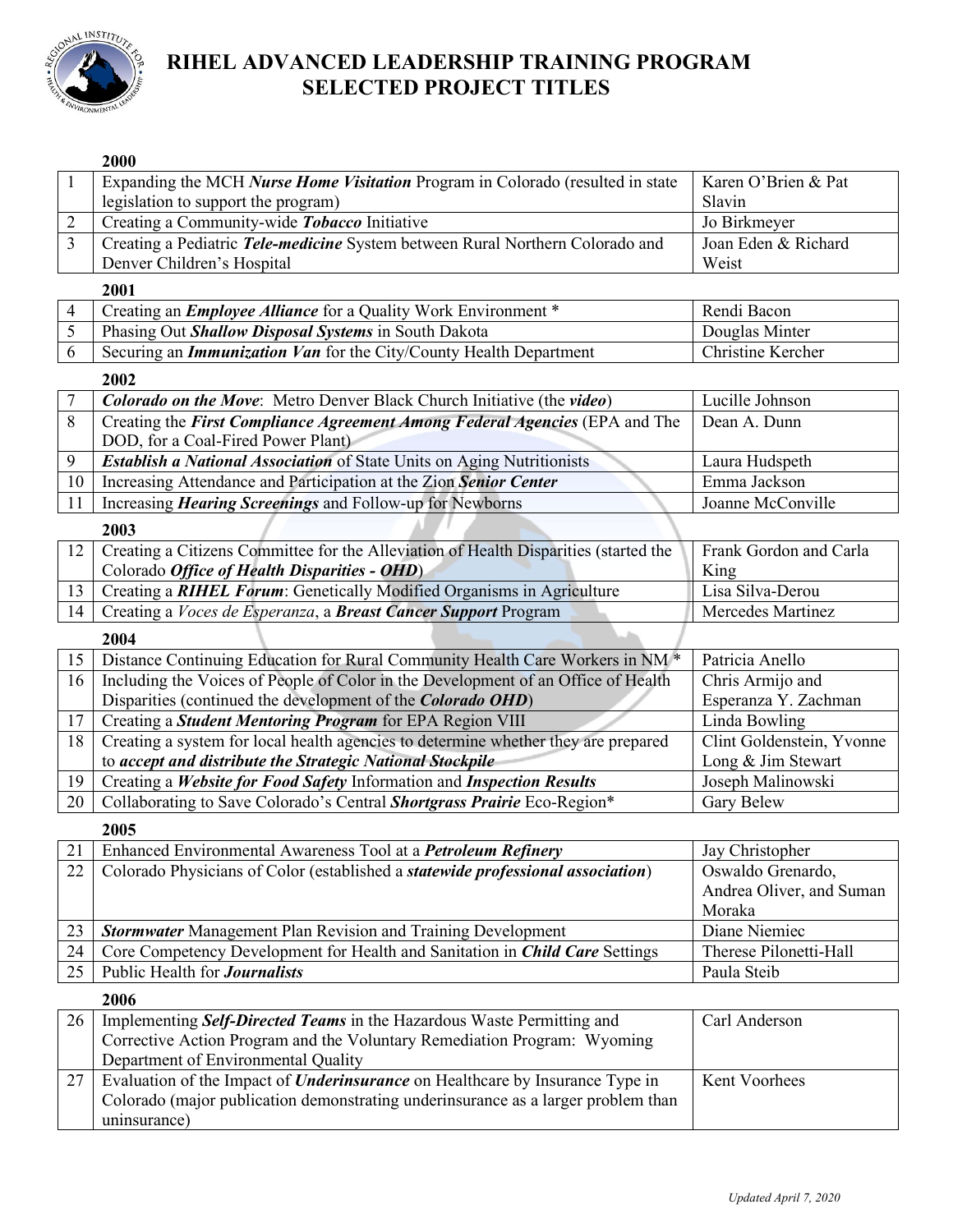

### **RIHEL ADVANCED LEADERSHIP TRAINING PROGRAM SELECTED PROJECT TITLES**

### **(2006 continued)**

Immunization System Registry

| 28   Identifying and Establishing Points of <i>Distribution Sites for a Mass Vaccination</i> | Ken Williams |
|----------------------------------------------------------------------------------------------|--------------|
| Plan for Pueblo County's Populace                                                            |              |
|                                                                                              |              |

#### 

| 29 | Boulder County Teen Theater                                                                                   | Christina Ostrom    |
|----|---------------------------------------------------------------------------------------------------------------|---------------------|
| 30 | Planning Active Community Environments (PLACE) Training                                                       | Leanne Jeffers      |
| 31 | Promoting Public Health Awareness Among Boy Scouts                                                            | Dean McEwen         |
| 32 | <b>Garden Therapy</b>                                                                                         | Shelly Hood         |
|    | 2008                                                                                                          |                     |
| 33 | A Health Literacy Initiative for the African American Community                                               | Rosalyn Reese       |
| 34 | Implementation of a Lean Manufacturing Technique to Improve the Permitting                                    | Shannon McMillan &  |
|    | Process for Stationary Sources of Air Pollution                                                               | Dena Wojtach        |
|    | 2009                                                                                                          |                     |
| 35 | Recruitment, Retention, and Succession Planning for Wyoming Public Health                                     | Karen Ouzts         |
|    | Nursing                                                                                                       |                     |
| 36 | Water Conservation at 1595 Wynkoop: The "Home" of EPA Region 8                                                | Jennifer Meints     |
| 37 | Colorado Refugee Youth Scholarship Fund                                                                       | Emilie Gettliffe    |
| 38 | Enhanced Child-Death Review in Wyoming                                                                        | Angela Crotsenberg  |
|    | 2010                                                                                                          |                     |
| 39 | Fruits and Their Vegetables - Creating an LGBTQ and Allied Community Garden                                   | Cathy Busha         |
|    | in Boulder County                                                                                             |                     |
| 40 | Public Health Institute (For high school students of color) *                                                 | Fayette Augillard   |
| 41 | Development of Environmental Clubs in Local Area High Schools                                                 | Peter Monahan       |
| 42 | Changing the Conversation about Family Planning Through a Statewide Branding<br>and Social Marketing Campaign | Greta Klingler      |
|    |                                                                                                               |                     |
| 43 | 2011<br>Athletic Association Foundation                                                                       | Patrick Sabich      |
| 44 | Clinical Discharge Planning for <i>Incarcerated</i> Offenders                                                 | Paula Frantz        |
| 45 | Promoting Successes in Reducing Teen Pregnancy Rates                                                          | Tara Thomas-Gale    |
|    |                                                                                                               |                     |
|    | 2012                                                                                                          |                     |
| 46 | Building Sustainable Tribal Water Quality Programs *                                                          | Randy Brown         |
| 47 | Safe Street Initiative                                                                                        | Mark Bullock        |
| 48 | <b>Asbestos Victim Assistance Program</b>                                                                     | <b>Curtis Burns</b> |
|    | 2013                                                                                                          |                     |
| 49 | Emergency Department - Means Restriction Education: A Youth Suicide                                           | J. Taylor Moore     |
|    | <b>Prevention Strategy</b>                                                                                    |                     |
| 50 | <b>Body Art Regulation</b> for Sheridan County, Wyoming                                                       | Melanie Kawulok     |
|    | 2014                                                                                                          |                     |
| 51 | Mestizo-Curtis Park Revitalization Project                                                                    | Matt Cummings,      |
|    |                                                                                                               | Geraldolyn Harris,  |
|    |                                                                                                               | Shannon Oliver      |
| 52 |                                                                                                               |                     |
|    | EPA Region 8 Knowledge Management Project                                                                     | Natasha Davis       |